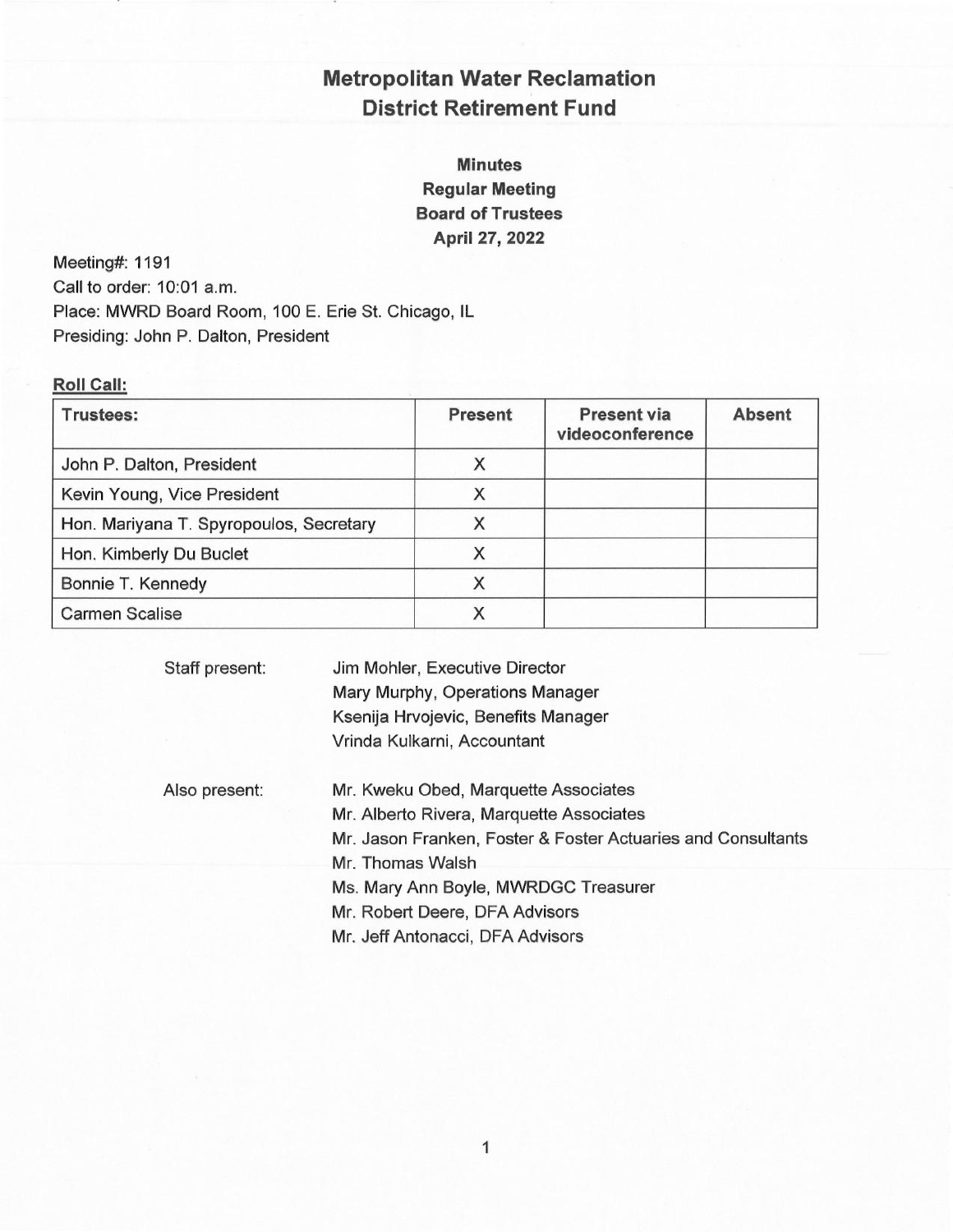## Roll Call

President Dalton conducted a roll call.

## Meeting attendance

To ensure that the minutes of the meeting are properly recorded, anyone attending the meeting via teleconference outside the Board members, Fund consultants, and pertinent Fund staff, were asked to identify themselves and affiliation, if any.

## Public Comment

President Dalton solicited public comments; there were none.

## Regular Business

Approval Regular Meeting Minutes — 3/23/22

Motion to approve by Vice President Young. Seconded by Trustee Kennedy, unanimously approved by roll call vofe.

Approval Executive Session Minutes — 3/23/22

Motion to approve and keep closed by Trusfee Kennedy. Seconded by Trustee Scalise, unanimously approved by roll call vote.

#### Approval of Meeting Agenda — 4/27/22

Motion to approve by Trustee Kennedy. Seconded by Vice President Young, unanimously approved by roll call vote.

## Consent Agenda

Administrative Expenses, 31 items, \$282,595.53

Motion to approve by Vice President Young. Seconded by Trustee Kennedy, unanimously approved by roll call vote.

Investment Expenses, none

Employee Annuitants - 1 new retirees, \$3,101.85 Motion to approve by Trustee Kennedy. Seconded by Vice President Young, unanimously approved by roll call vote.

Surviving Spouse & Child Annuitants - 6 new surviving spouses, \$28,874.80

Motion to approve by Commissioner Spyropoulos. Seconded by Vice President Young, unanimously approved by roll call vote.

Refunds — 4 refunds, \$100,829.63

Mofion to approve by Vice President Young. Seconded by Trustee Kennedy, unanimously approved by roll call vote.

Duty Disability, benefits for 9 persons, \$333.67

Motion to approve by Commissioner Spyropoulos. Seconded by Trustee Scalise, unanimously approved by roll call vote.

Ordinary Disability, benefits for 8 persons, \$1,420.15, and one 30-day waiver

Motion fo approve by Vice President Young. Seconded by Trustee Kennedy, unanimously approved by roll call vote.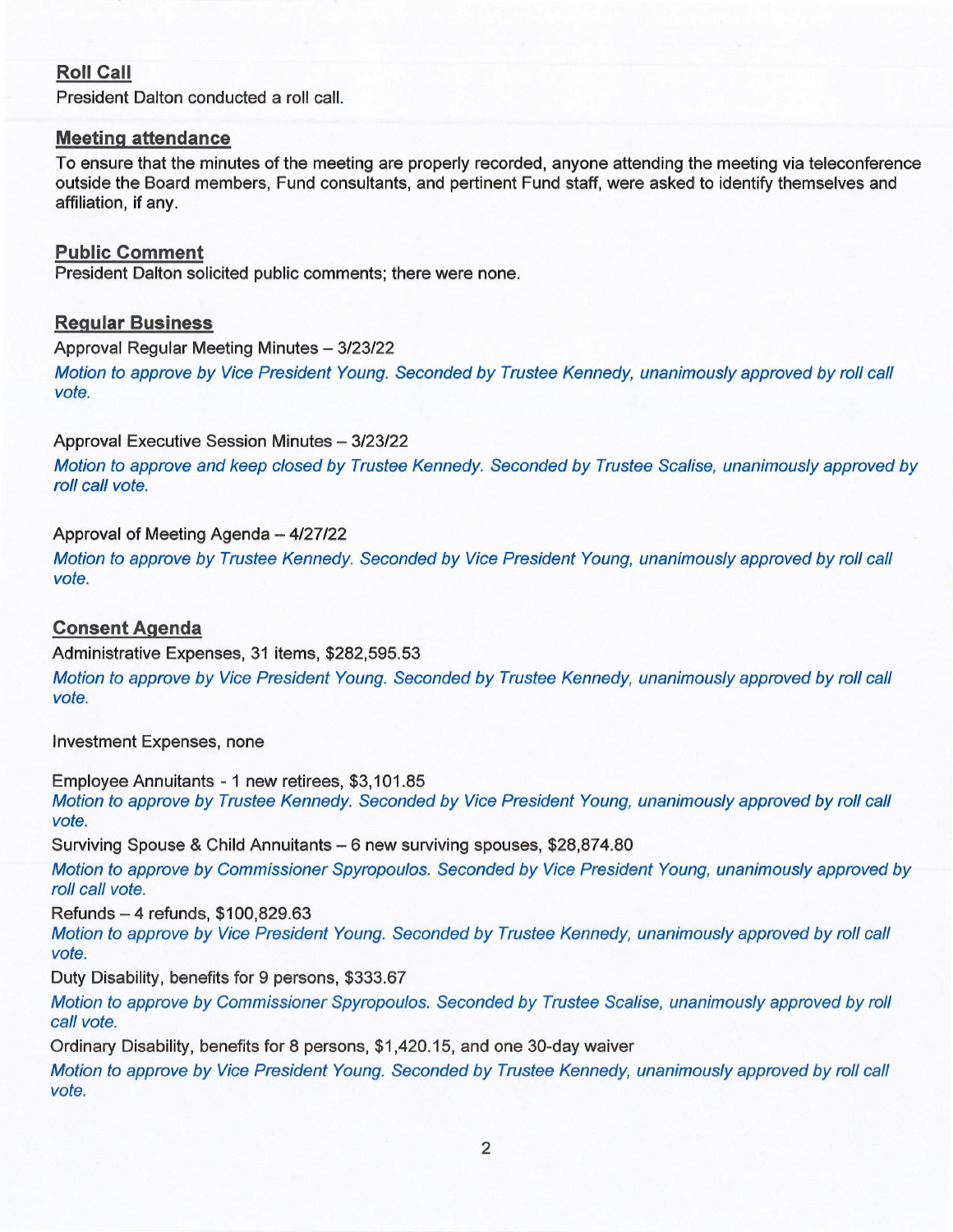## Administrative

#### Cash Allocation

Mr. Mohler reported the following regarding necessary liquidity for upcoming disbursements.

For May 2022 disbursements of (\$16.2M), (\$OM) will be needed to honor them. For June 2022 projected disbursements of (\$17.3M), Fund staff projects (\$2.7M) of invested assets will need to be liquidated to honor them.

| <b>Investment Manager</b> | <b>Investment Mandate</b>   | (SM)  |
|---------------------------|-----------------------------|-------|
| Ariel Investments         | <b>Domestic Equity-SMID</b> | \$2.7 |

Motion by Trustee Kennedy to approve staff's recommendation for necessary liquidity. Seconded by Vice President Young, unanimously approved by roll call vofe.

#### Introduction of New Staff Member

Mr. Mohler introduced the Retirement Fund's new staff member, Petrice Whitehead, who joined the team as Office Services Assistant in early April.

## Staff Administrative Update

#### Election of Officers  $-5/13-704$  \*/\*\*

This item was taken out of order and considered at the end of the meeting.

#### Elective Board Member Vacancy — 5/13-704 \*/\*\*

Mr. Mohler stated that the Board is expecting to have an elected Board member vacancy as of May 1, and he presented a draft Notice of Trustee Vacancy that will be distributed to the active members of the Fund. The Notice solicits letters of interest and resumes from prospective candidates; per Statutes, the Board will consider and appoint an employee to serve the remainder of the unexpired term (November 30, 2025).

## Application for Retirement Activity 4/30/22 Update

Ms. Hrvojevic reported on the YTD retirement activity; 44 retirements have been processed (same as last year), and 6 applications provided to prospective retirees have not been returned. Staff has provided 283 estimates to employees YTD; the number at this time last year was 563 or approximately double.

As asoon-to-be-retiree, President Dalton thanked Ms. Hrvojevic and staff who did an excellent job counseling he and his wife through the entire retirement process.

#### **Statement of Economic Interest - Update**

Mr. Mohler asked the Trustees to be on the lookout for an email from the Illinois Secretary of State requesting the annual Statement of Economic Interest be completed and submitted before the deadline of May 1<sup>st</sup>.

## Project Ascent (PAS) - Update

Ms. Murphy reported that staff and JBOH are nearing completion of contract negotiation with LRS for the PAS system development project. Ancillary projects of data migration and cleansing are moving along. Discussion ensued.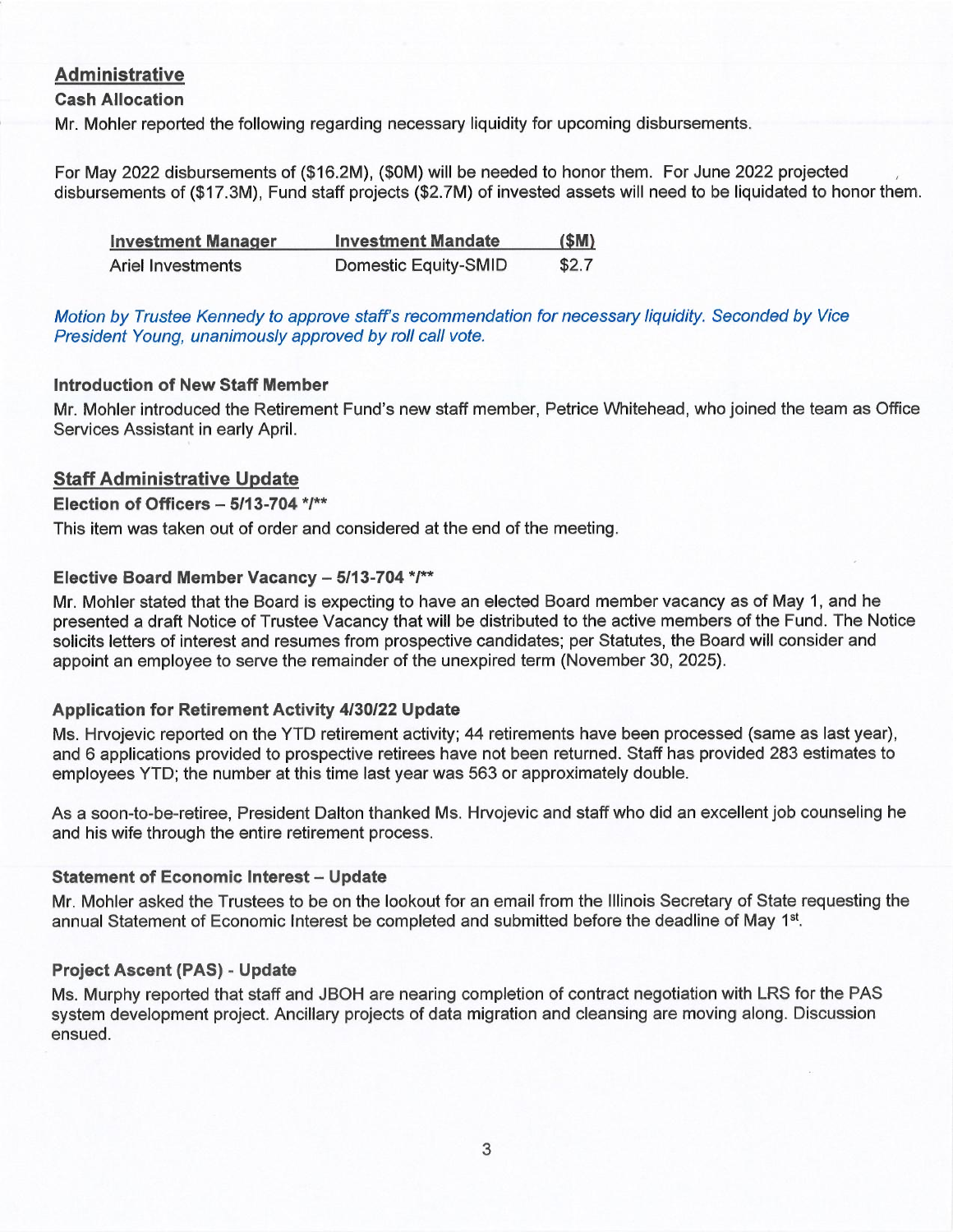## Information Technology Consulting Services RFQ

Mr. Mohler reviewed a detailed Memorandum from Ms. Murphy and Mr. Bunimovich outlining the need for IT Consulting services to augment the staff's current expertise and manpower. He reported that staff is moving along on a RFQ for IT Consulting Services and will come back to the Board to provide updates and, if necessary, to consider any additional budget requirements.

#### 2021 Actuary Report - Foster & Foster Presentation\*

Mr. Jason Franken presented highlights from the 2021 Actuarial Valuation Report; the actuarial funded ratio has improved from 57.3% at 12/31/20, to 58.3% at 12/31/21. The MWRDRF is a mature plan with more retirees than actives; at year end there were approximately 1,700 actives and 2,600 retirees and beneficiaries. He also noted the net cash flow ratio of negative 4.5%, which shows that payments for benefits and administrative expenses exceed contributions received into the plan each year. Discussion ensued.

President Dalton conducted a roll call vote to accept the 2021 Actuarial Valuation Report into the records of the MWRDRF (unanimously approved).

#### Trustee Education Discussion / Opportunities\*

Mr. Mohler reported on upcoming opportunities for Trustee education, including the Dimensional Fund Advisors virtual symposium next week.

#### Ratification of Board Vote for Educational Mission Participation 5/1-150\*

This matter was not addressed.

#### Meeting Attendance (Reminder)

To ensure that the minutes of the meeting are properly recorded, anyone attending the meeting via teleconference outside the Board members and pertinent staff and consultants, please identify yourself and affiliation, if any.

#### Legal & Legislative\*

#### 102"d Session of the Illinois General Assembly Update —Tom Walsh Presentation

Mr. Tom Walsh, Legislative Liaison, reported on the completion of the 2022 legislative session and the status of relevant bills that passed both Houses and have gone to the Governor for consideration and signature. President Dalton thanked Mr. Walsh for his presentation and for his hard work during the legislative session.

#### **Staff Investment Update(s)**

#### DFA Advisors Presentation —Emerging Markets

Mr. Robert Deere and Mr. Jeff Antonacci presented a report on the recent performance of the DFA emerging markets mutual fund and addressed country selection and market environment.

#### Current vs. Target Asset Allocation

Mr. Mohler presented to the Board the Fund's current asset allocation compared to the target allocation.

#### Watchlist Update

Mr. Mohler commented on the current Watchlist. Discussion ensued; no action taken by the Board.

#### RFP International Equity - Developed Countries Update\*/\*\*

Mr. Mohler updated the Board on the status of the recent allocation to the International Equities —Developed Countries.